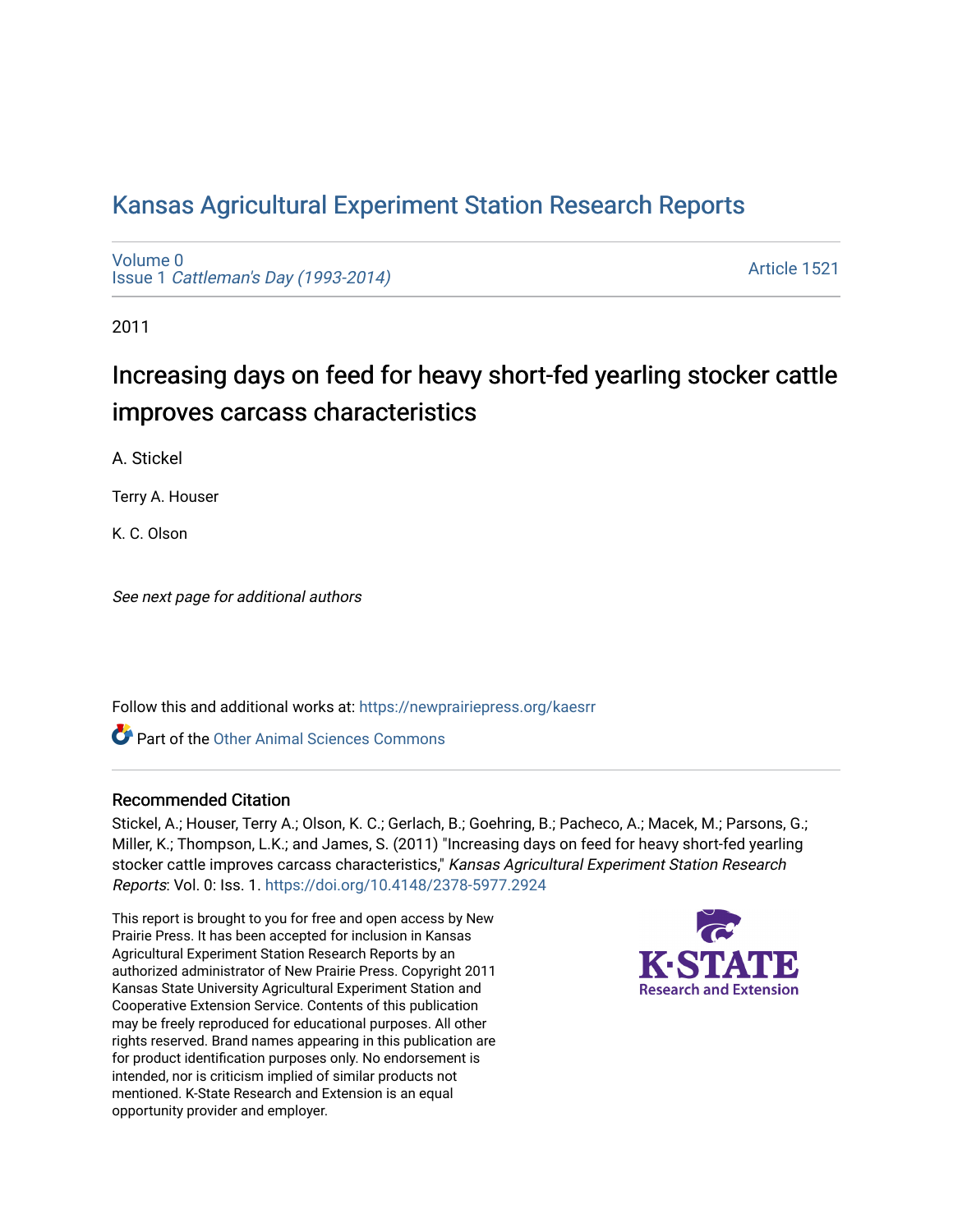### Increasing days on feed for heavy short-fed yearling stocker cattle improves carcass characteristics

### Abstract

With increasing feed costs, producers may be able to utilize forage resources to help cattle gain weight before entering a high-concentrate finishing phase. In theory, heavy stocker cattle need less time on feed before slaughter compared to lighter weight cattle; however, research determining the impact of a short feeding system on product quality is limited. Therefore, the purpose of this research was to investigate the impact of a shortened, high-concentrate feeding period on carcass characteristics and meat quality traits of heavy yearling stocker cattle.

### Keywords

Kansas Agricultural Experiment Station contribution; no. 11-171-S; Report of progress (Kansas State University. Agricultural Experiment Station and Cooperative Extension Service); 1047; Cattlemen's Day, 2011; Beef; Stocker cattle; Carcass characteristics; Performance; Dried distillers grains

#### Creative Commons License



This work is licensed under a [Creative Commons Attribution 4.0 License](https://creativecommons.org/licenses/by/4.0/).

### Authors

A. Stickel, Terry A. Houser, K. C. Olson, B. Gerlach, B. Goehring, A. Pacheco, M. Macek, G. Parsons, K. Miller, L.K. Thompson, and S. James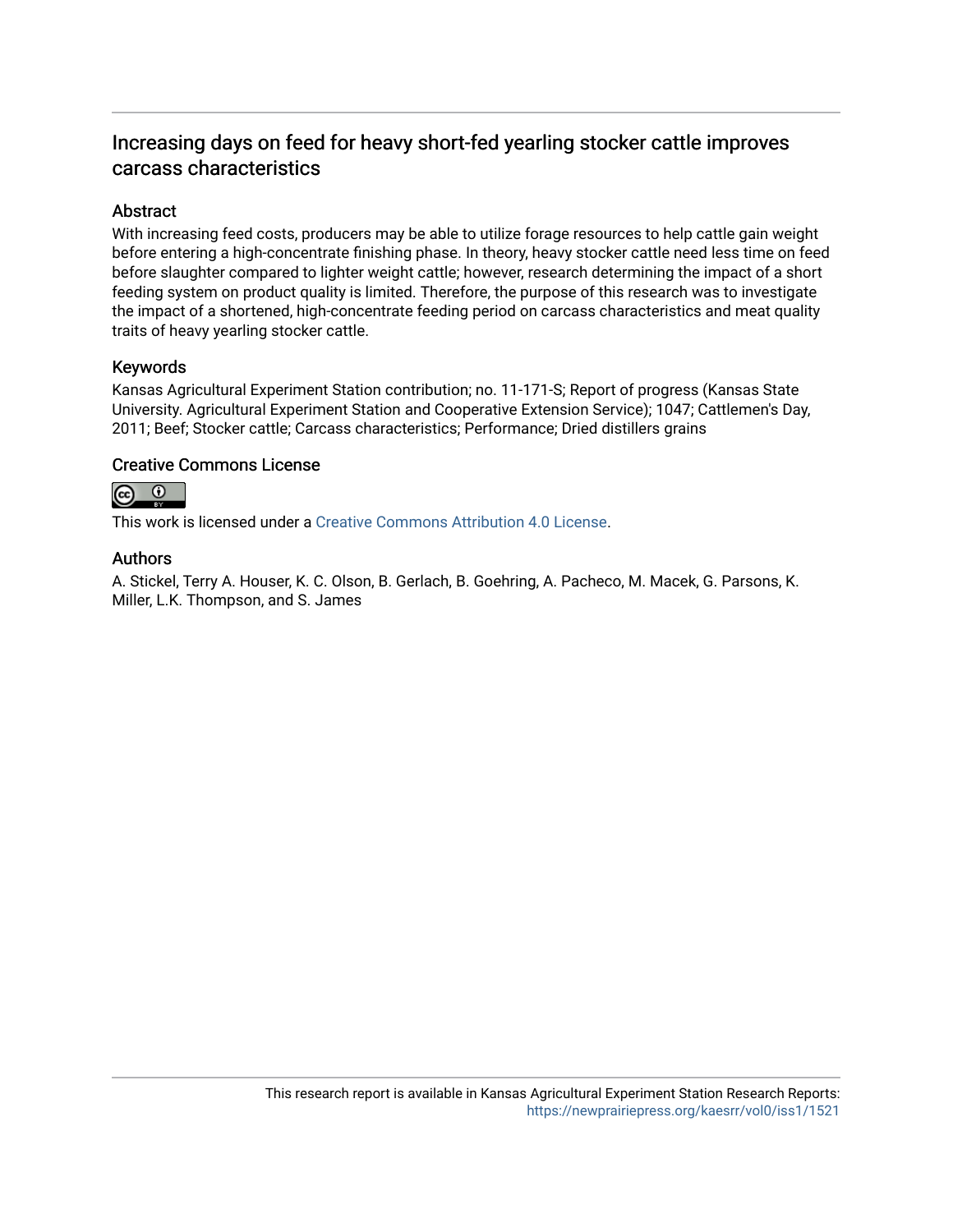# Increasing Days on Feed for Heavy Short-Fed Yearling Stocker Cattle Improves Carcass **Characteristics**

*A. Stickel, T. Houser, K.C. Olson, J. Drouillard, B. Gerlach, B. Goehring, A. Pacheco, M. Macek, G. Parsons, K. Miller, L. Thompson, M. Dikeman, J. Unruh, and D. Blasi*

## **Introduction**

With increasing feed costs, producers may be able to utilize forage resources to help cattle gain weight before entering a high-concentrate finishing phase. In theory, heavy stocker cattle need less time on feed before slaughter compared to lighter weight cattle; however, research determining the impact of a short feeding system on product quality is limited. Therefore, the purpose of this research was to investigate the impact of a shortened, high-concentrate feeding period on carcass characteristics and meat quality traits of heavy yearling stocker cattle.

## Experimental Procedures

The experimental design was a randomized complete block design with a 2  $\times$  3 factorial treatment arrangement. Factors consisted of dried distillers grains with solubles (DDGS) supplementation during grazing (0 or 1% of body weight with DDGS on a dry matter basis) and days (75, 100, or 125 days) on finishing diet. No interactions occurred between grazing supplementation and days on feed, so only the days on feed portion of the experiment will be presented in this report.

Crossbred steers from the grazing portion of the experiment ( $n = 144$ ; 955.4  $\pm$  78.5 lb body weight) were randomly assigned to one of three treatments consisting of 75, 100, or 125 days on feed with four pens per treatment for a total of 12 experimental units. Cattle were housed at the Kansas State University Beef Research Unit in uncovered, concrete feedlot pens. Cattle were fed a high-concentrate diet once daily based on the previous day's intake and had access to fresh, clean water. Animal performance measurements taken during the finishing phase included average daily gain, dry matter intake, and gain-to-feed ratio.

Cattle were harvested in 3 groups at a commercial slaughter facility and represented the 75, 100, and 125 days on feed treatments. Hot carcass weight was recorded immediately following harvest, and after a 24- to 48-hour chill the percentages of kidney, pelvic, and heart fat, 12th rib fat thickness, ribeye area, and marbling score were collected. Yield grade was calculated based on the USDA yield grade equation. Dressing percentage was calculated as hot carcass weight divided by shrunk final body weight.

For each harvest group, 24 rib and plate sections were collected and fabricated for carcass composition prediction. Instrumental fat color measurements including  $L^*$ (lightness), a\* (redness), and b\* (yellowness) values were taken over the rib and plate sections. Ribeye steaks were cut and allowed to bloom and instrumental lean color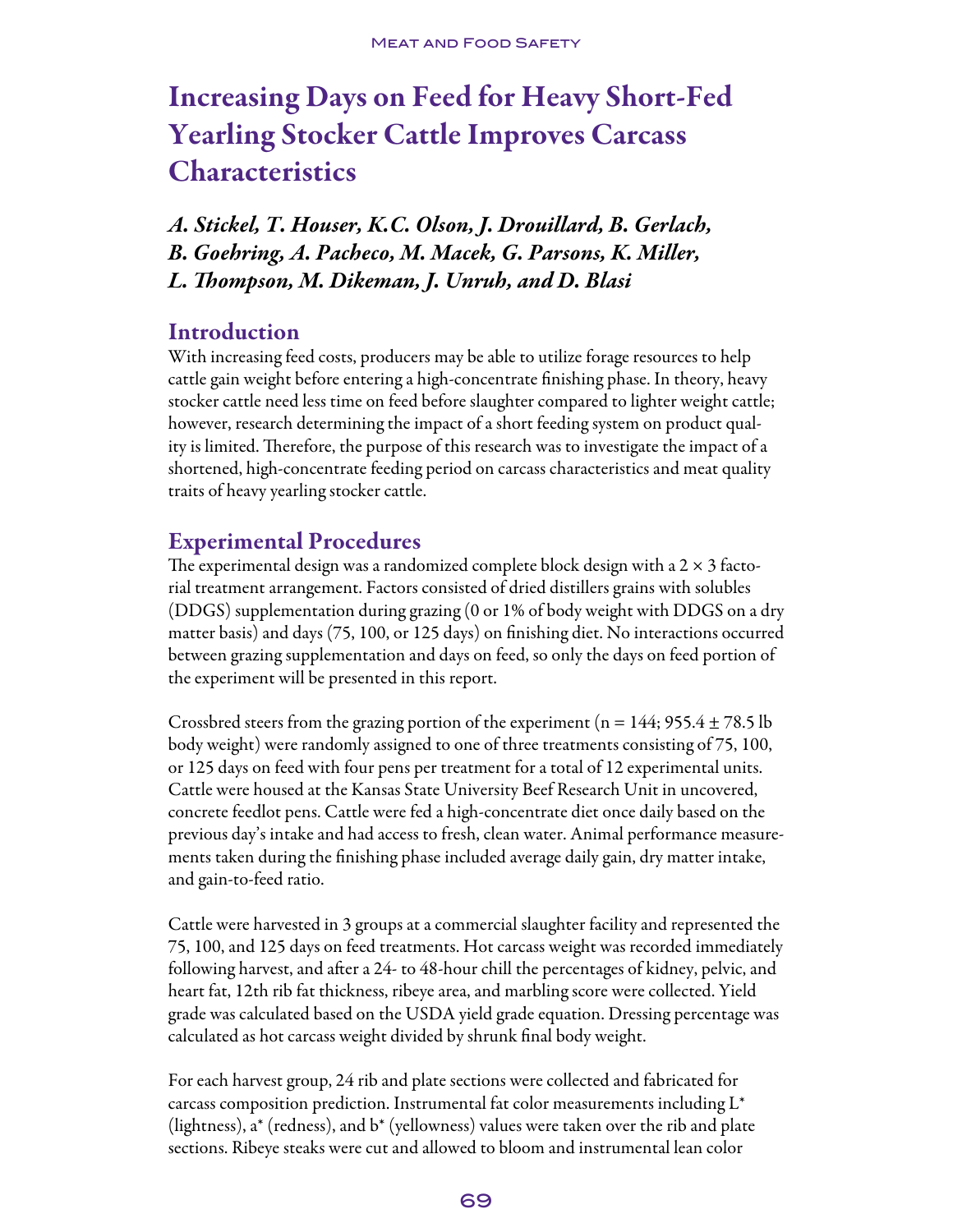#### **MEAT AND FOOD SAFETY**

including L\*, a\*, and b\* values were recorded from the longissimus muscle. Steaks were then vacuum packaged, allowed to age for 14 days, and then frozen and stored for further evaluation. Steaks were thawed for instrumental tenderness for approximately 12 hours at 32 to 36°F and cooked to 104°F, turned, and cooked to a final internal temperature of 160°F. Steaks used for instrumental tenderness were chilled overnight at 32 to 35°F before 8 round cores were cut from each steak and sheared once perpendicular to the muscle fibers. Steaks used for sensory evaluation were cooked following the same procedures as instrumental tenderness. Cooked steaks were cut into 1-in. × 0.5-in. × 0.5-in. samples. A 6-person trained sensory panel evaluated steaks on an 8-point scale. Each panelist received two cubes from each sample in random order. Each session included a warmed sample and samples from all treatments, making 7 longissimus steaks total per session.

### Results and Discussion

### *Live Animal Feedlot Performance*

Feedlot performance of heavy stocker cattle fed for 75, 100, or 125 days is displayed in Table 1. Increasing days on feed from 75 to 100 and 125 days increased total weight gain but did not alter (P>0.05) average daily gain, average daily dry matter intake, or gain-to-feed ratio. These data indicate that efficiency was not different for cattle on feed for 75, 100, or 125 days.

### *Carcass Characteristics*

Carcass characteristics of heavy stocker cattle fed for 75, 100, or 125 days are listed in Table 2. Increasing days on feed from 75 to 125 days increased (P<0.05) hot carcass weight, 12th rib fat thickness, ribeye area, and marbling score. Increasing days on feed did not affect dressing percentage, yield grade, or percentage kidney, pelvic, and heart fat. An increase (P<0.05) in marbling score was observed by increasing days on feed from 75 to 100 days.

### *Carcass Composition*

Carcass composition data from heavy stocker cattle fed for 75, 100, or 125 days are also listed in Table 2. Increasing days on feed decreased (P<0.05) carcass protein and carcass moisture percentages while increasing  $(P< 0.05)$  the carcass fat percentage. Increasing carcass fat percentage is expected as animals on a high-concentrate diet consume excess calories that are stored as fat.

### *Instrumental Color Measurements*

Instrumental lean and fat color data from heavy stocker cattle fed for 75, 100, or 125 days are exhibited in Table 3. Increasing days on feed from 75 to 125 days did not affect lean color. However, increasing days on feed from 75 to 100 days affected all of the color parameters for the external fat covering. Increasing days on feed from 75 to 100 days increased  $(P=0.05)$  L<sup>\*</sup> values, indicating the sample was getting whiter in color; decreased  $(P<0.05)$  a<sup>\*</sup> values, indicating the color was becoming less red; and decreased (P<0.05) b\* values, indicating that the color was becoming less yellow. Therefore, a higher prevalence of yellow fat was found on cattle fed for 75 days compared to those fed for 100 or 125 days.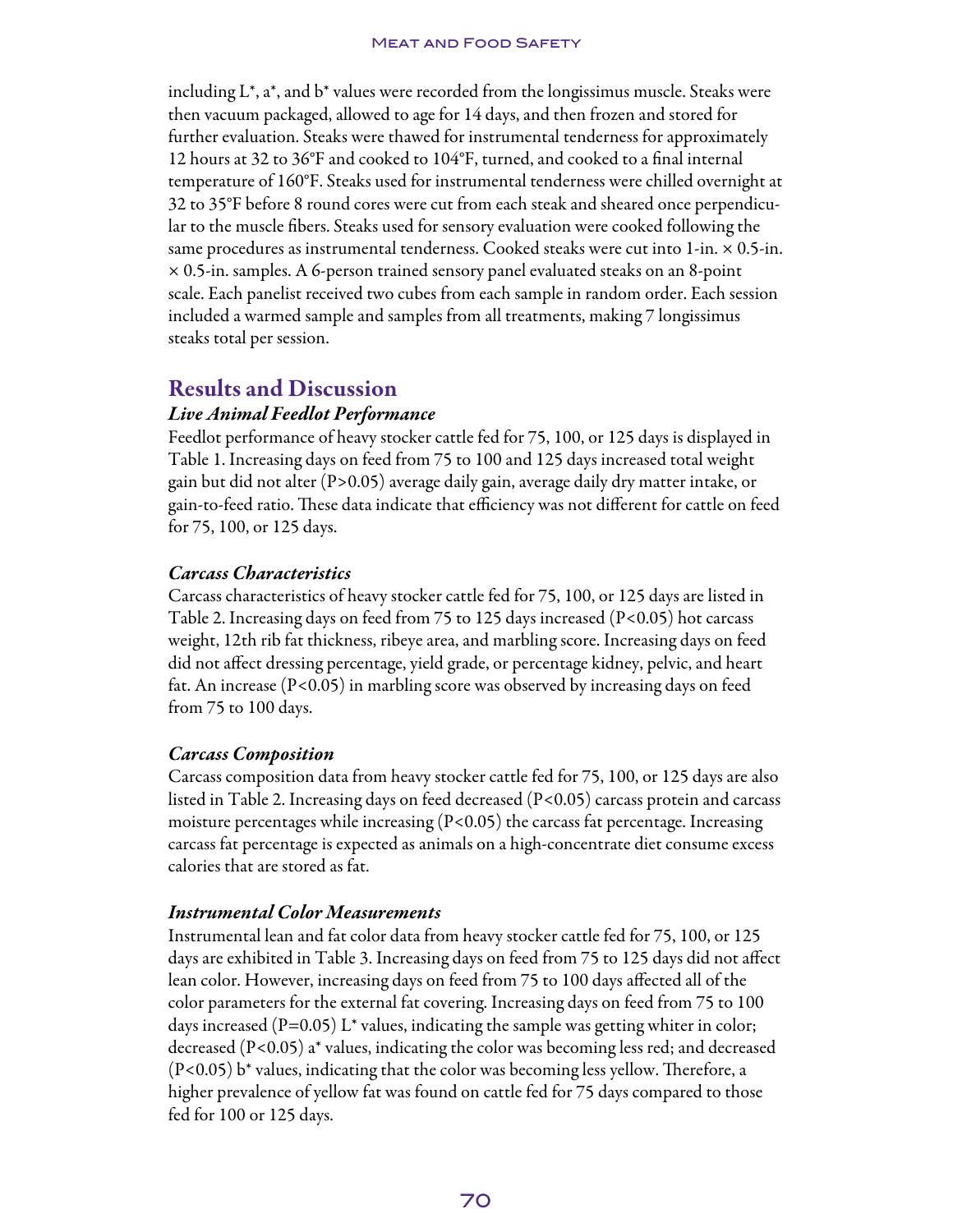### *Sensory Analysis and Instrumental Tenderness*

Sensory traits and tenderness values of ribeye steaks fabricated from heavy stocker cattle fed for 75, 100, and 125 days is shown in Table 4. No differences were detected in most sensory traits or instrumental tenderness as a result of increasing days on feed; however, increasing days on feed from 100 to 125 led to more off-flavors in samples from cattle fed 125 days compared to 100 days.

### **Implications**

Producers can place heavy yearling stocker cattle on high-concentrate diets for a minimum of 75 days with minimal changes to performance, efficiency, and sensory traits, but heavy yearling stocker cattle should be fed for a minimum of 100 days to optimize marbling score and white external fat color.

|                                     | Days on feed    |             |               |            |
|-------------------------------------|-----------------|-------------|---------------|------------|
| Trait                               | 75              | 100         | 125           | <b>SEM</b> |
| Average daily gain, lb              | 3.42            | 3.52        | 3.37          | 0.110      |
| Average daily dry matter intake, lb | 27.67           | 27.30       | 27.82         | 0.471      |
| Gain:feed ratio                     | 0.125           | 0.128       | 0.120         | 0.005      |
| Total gain, lb                      | $257.7^{\circ}$ | $354.4^{b}$ | $419.1^\circ$ | 11.23      |

Table 1. Feedlot performance of heavy stocker cattle fed for 75, 100, or 125 days

 $a<sup>abc</sup>$  Means within a row with different superscripts differ (P<0.05).

| $\mathbf{u}$ is the set of $\mathbf{u}$ |                   |                    |                    |            |
|-----------------------------------------|-------------------|--------------------|--------------------|------------|
|                                         |                   |                    |                    |            |
| Trait                                   | 75                | 100                | 125                | <b>SEM</b> |
| Hot carcass weight, lb                  | $704.7^{\circ}$   | 758.6 <sup>b</sup> | 820.9c             | 8.85       |
| Dressing percentage                     | 60.5              | 61.7               | 62.0               | 0.004      |
| Yield grade                             | 2.1               | 2.1                | 2.4                | 0.100      |
| Fat thickness, in.                      | 0.27a             | $0.27^{\rm a}$     | $0.35^{b}$         | 0.022      |
| Ribeye area, in. <sup>2</sup>           | $13.05^{\circ}$   | $13.71^{ab}$       | 14.13 <sup>b</sup> | 0.217      |
| Marbling score <sup>1</sup>             | 363.6a            | 407.1 <sup>b</sup> | 409.5 <sup>b</sup> | 11.12      |
| Kidney, pelvic, and heart fat, %        | 2.08              | 2.07               | 2.36               | 0.100      |
| Carcass composition                     |                   |                    |                    |            |
| Protein, %                              | 17.0 <sup>b</sup> | $16.5^{ab}$        | $16.0^{\circ}$     | 0.261      |
| Fat, $%$                                | $24.2^{\circ}$    | $25.0^{\circ}$     | 28.9 <sup>b</sup>  | 0.554      |
| Moisture, %                             | 57.8 <sup>b</sup> | 56.9 <sup>b</sup>  | $54.0^{\circ}$     | 0.393      |

Table 2. Carcass characteristics and composition of heavy stocker cattle fed for 75, 100, or 125 days

<sup>1</sup> Marbling score: small =  $400$  to  $499$ ; slight = 300 to 399.

 $a<sup>abc</sup>$  Means within a row with different superscripts differ (P<0.05).